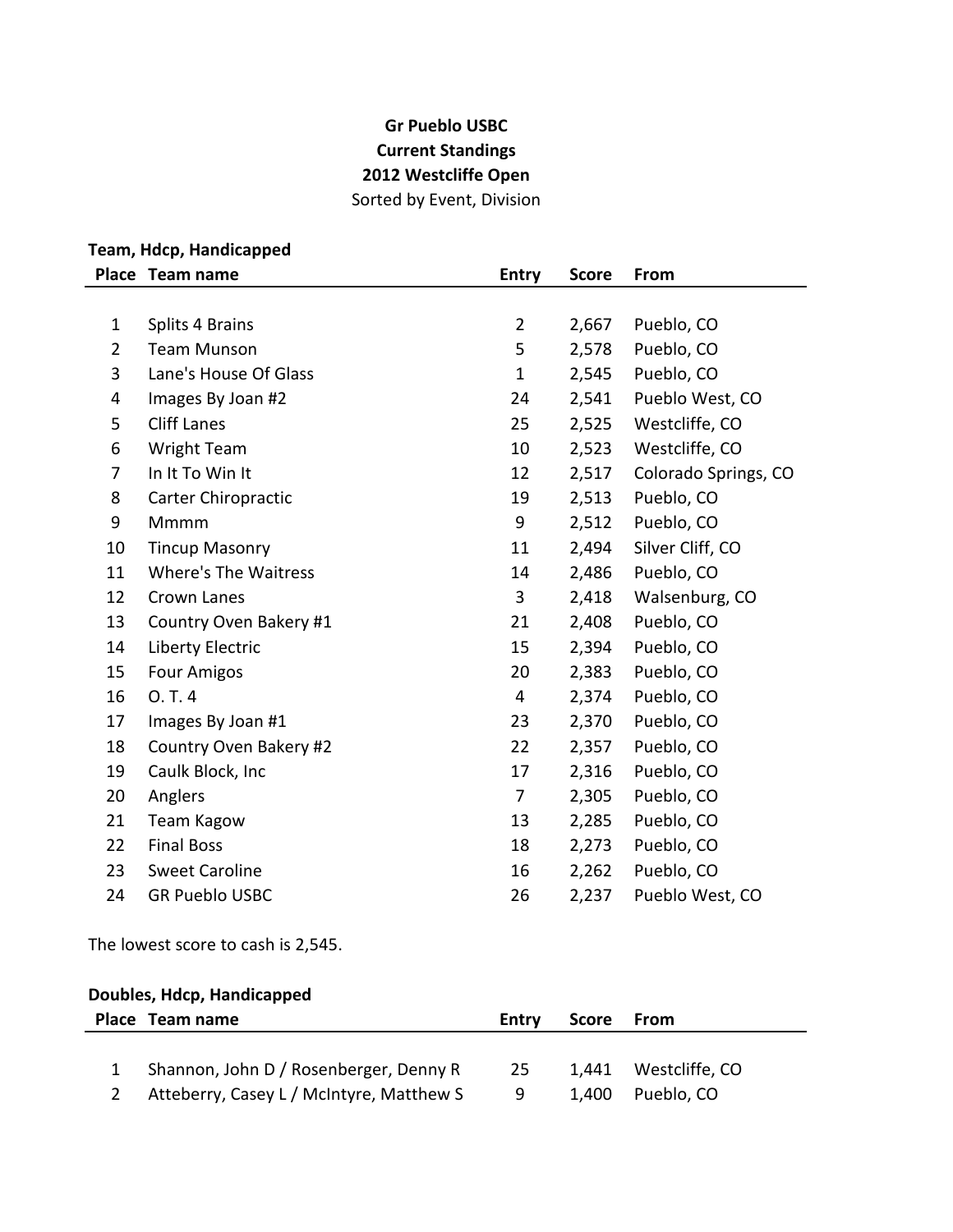| 3  | Lowe, Larry F / Fenstermaker, Dwight W     | 25             | 1,399 | Westcliffe, CO       |
|----|--------------------------------------------|----------------|-------|----------------------|
| 4  | Miller, James I / Brown, Alan D            | $\mathbf{1}$   | 1,346 | Pueblo, CO           |
| 5  | Richardson, Wally E / Gonzalez, Isaac      | 21             | 1,332 | Pueblo, CO           |
| 6  | Rivera, Stanley J / Payne, Daryl C         | $\overline{2}$ | 1,321 | Pueblo, CO           |
| 7  | Schaak, Alan D / Schaak, Alfred T, Jr      | 12             | 1,308 | Colorado Springs, CO |
| 7  | Handy, James E / Henrich, Gary A           | 11             | 1,308 | Silver Cliff, CO     |
| 9  | Longrear, Wayne / Fresquez, Ernie M        | 20             | 1,299 | Pueblo, CO           |
| 10 | Eccher, James P / Eccher, Ronald R         | 3              | 1,295 | Walsenburg, CO       |
| 11 | Lee, Betty / Printz, Barbara D             | 10             | 1,284 | Westcliffe, CO       |
| 12 | Pearl, Jerry / Handy, Jeremy D             | 11             | 1,279 | Silver Cliff, CO     |
| 13 | Eccher, Fred T / Walecheck, Joey           | 3              | 1,276 | Walsenburg, CO       |
| 14 | Quintana, Lloyd L / Dorrance, Robert L, Sr | 20             | 1,270 | Pueblo, CO           |
| 14 | Marinucci, Anthony / Thompson, Stuart W    | 5              | 1,270 | Pueblo, CO           |
| 16 | Hazelton, Andrew D / Lafler, Steve E       | 12             | 1,267 | Colorado Springs, CO |
| 16 | Eccher, Raymond R / Groves, Glenn F        | 13             | 1,267 | Pueblo, CO           |
| 18 | Ward, Kimberly K / Ward, Karen K           | 7              | 1,254 | Pueblo, CO           |
| 19 | Nezvensky, Lorraine M / Martinez, David J  | 9              | 1,244 | Pueblo, CO           |
| 20 | Aragon, Ross / Eaklor, David O             | 8              | 1,242 | Pueblo, CO           |
| 20 | Zupancic, Ray L / Swearingen, Tracy L      | 13             | 1,242 | Pueblo, CO           |
| 22 | Carter, Wayne L / Jones, Rick A            | 16             | 1,239 | Pueblo, CO           |
| 23 | Urenda, Jane / Summer, Cindy L             | 15             | 1,237 | Pueblo, CO           |
| 24 | Amato, Colette D / Quintana, Janice A      | 24             | 1,226 | Pueblo West, CO      |
| 25 | Gray, Curt A / Urenda, Sean P              | 15             | 1,219 | Pueblo, CO           |
| 26 | Espinoza, Justin W / Martinez, Greg M      | 21             | 1,218 | Pueblo, CO           |
| 27 | Walden, Danielle / McMichael, Stewart W    | 24             | 1,216 | Pueblo West, CO      |
| 28 | Sanchez, Troy L / Clark, Lance             | 5              | 1,211 | Pueblo, CO           |
| 29 | Snyder, James R / Kaiser, August H         | 22             | 1,206 | Pueblo, CO           |
| 30 | Fabrizio-Pantleo, Sheila / Pantleo, Phil   | 14             | 1,199 | Pueblo, CO           |
| 30 | Croasdell, Michelle L / Kocman, Edward R   | 23             | 1,199 | Pueblo, CO           |
| 32 | Salazar, Levi J / Adams, Robert H          | 6              | 1,198 | Pueblo, CO           |
| 33 | Carter, Dale E / Burrer, Michael J         | 19             | 1,190 | Pueblo, CO           |
| 34 | Printz, Jay D / Wright, James B, Jr        | 10             | 1,179 | Westcliffe, CO       |
| 34 | Gerstmeyer, Daniel R / Ayalla, Paul T      | $\mathbf 1$    | 1,179 | Pueblo, CO           |
| 36 | Jackson, O. T. / Tekavec, Leonard          | 4              | 1,177 | Pueblo, CO           |
| 37 | Kuhn, Steve / Henderson, Kenneth M         | 15             | 1,173 | Pueblo, CO           |
| 38 | Archuleta, Jim / Mcintyre, John T          | 26             | 1,171 | Pueblo West, CO      |
| 39 | Garcia, Cody R / Fraterelli, Dallas M      | 16             | 1,153 | Pueblo, CO           |
| 40 | Meyer, Loree / Rivera, Derek J             | $\overline{2}$ | 1,141 | Pueblo, CO           |
| 41 | Wiley, Ronnie / Kenney, William E          | 6              | 1,129 | Pueblo, CO           |
| 42 | Arko, Angelique D / Salbato, Jason R       | 23             | 1,127 | Pueblo, CO           |

| 25             | 1,399 | Westcliffe, CO        |
|----------------|-------|-----------------------|
| $\mathbf{1}$   | 1,346 | Pueblo, CO            |
| 21             | 1,332 | Pueblo, CO            |
| $\overline{2}$ | 1,321 | Pueblo, CO            |
| 12             | 1,308 | Colorado Springs, CO  |
| 11             | 1,308 | Silver Cliff, CO      |
| 20             | 1,299 | Pueblo, CO            |
| 3              | 1,295 | Walsenburg, CO        |
| 10             | 1,284 | Westcliffe, CO        |
| 11             | 1,279 | Silver Cliff, CO      |
| 3              | 1,276 | Walsenburg, CO        |
| 20             | 1,270 | Pueblo, CO            |
| 5              |       | 1,270 Pueblo, CO      |
| 12             | 1,267 | Colorado Springs, CO  |
| 13             | 1,267 | Pueblo, CO            |
| $\overline{7}$ |       | 1,254 Pueblo, CO      |
| 9              | 1,244 | Pueblo, CO            |
| 8              | 1,242 | Pueblo, CO            |
| 13             |       | 1,242 Pueblo, CO      |
| 16             | 1,239 | Pueblo, CO            |
| 15             | 1,237 | Pueblo, CO            |
| 24             | 1,226 | Pueblo West, CO       |
| 15             | 1,219 | Pueblo, CO            |
| 21             | 1,218 | Pueblo, CO            |
| 24             |       | 1,216 Pueblo West, CO |
| 5              | 1,211 | Pueblo, CO            |
| 22             |       | 1,206 Pueblo, CO      |
| 14             |       | 1,199 Pueblo, CO      |
| 23             | 1,199 | Pueblo, CO            |
| 6              | 1,198 | Pueblo, CO            |
| 19             | 1,190 | Pueblo, CO            |
| 10             | 1,179 | Westcliffe, CO        |
| $\mathbf{1}$   | 1,179 | Pueblo, CO            |
| 4              | 1,177 | Pueblo, CO            |
| 15             | 1,173 | Pueblo, CO            |
| 26             | 1,171 | Pueblo West, CO       |
| 16             | 1,153 | Pueblo, CO            |
| $\overline{2}$ | 1,141 | Pueblo, CO            |
| 6              | 1,129 | Pueblo, CO            |
| 23             | 1,127 | Pueblo, CO            |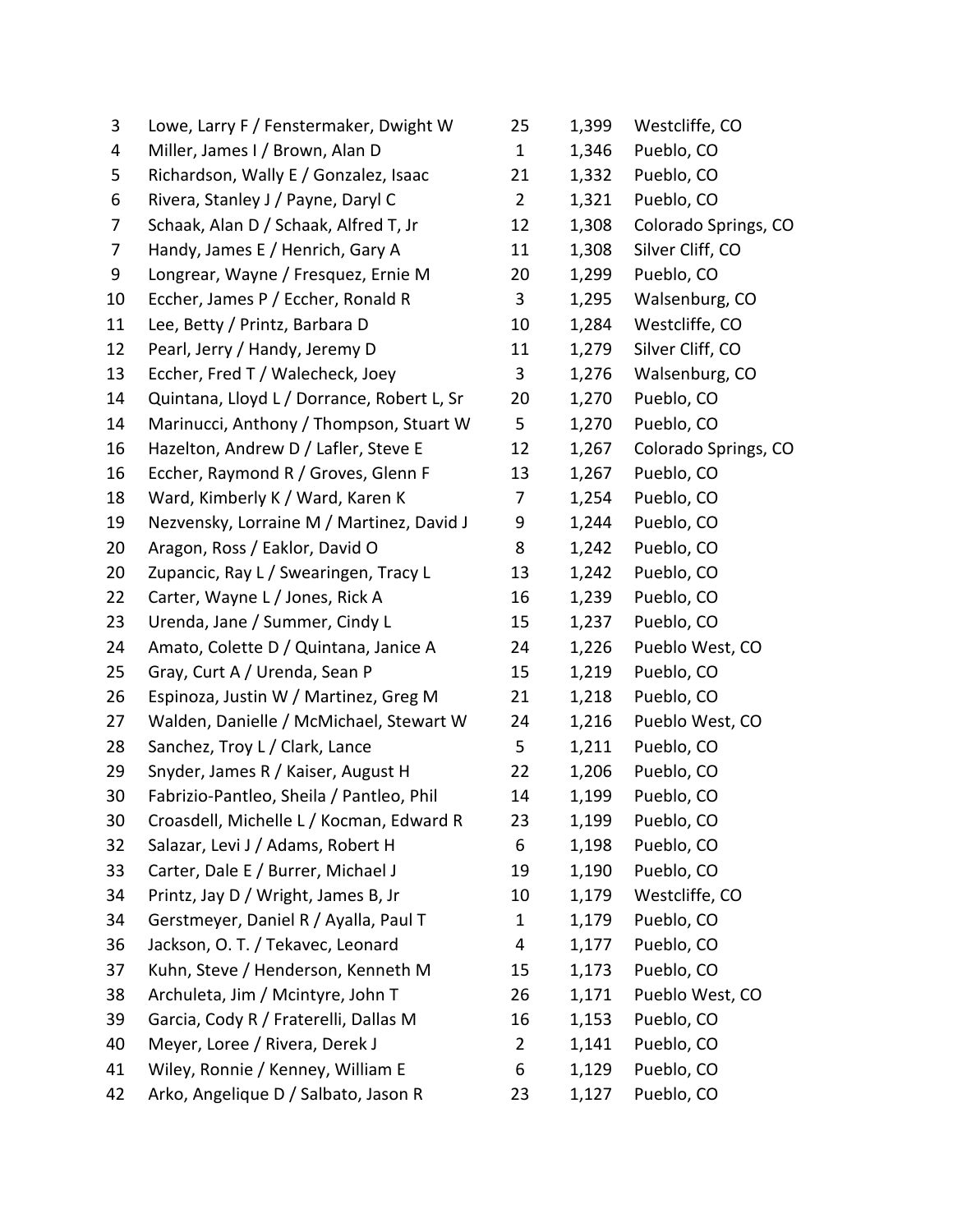| 43 Richardson, Bob G / Madeo, Gregory C | <b>22</b> | 1,112 Pueblo, CO      |
|-----------------------------------------|-----------|-----------------------|
| 44 Gibbs, Carl R / Edison, Richard C    | 4         | 1,096 Pueblo, CO      |
| 45 Meyer, Donald L / Cioffi, Patrick J  | 26.       | 1,085 Pueblo West, CO |
| 46 Ward, Ken L / Ward, Delbert L        |           | 1,069 Pueblo, CO      |

The lowest score to cash is 1,321.

| <b>Singles, Hdcp, Handicapped</b> |                          |                |              |                      |
|-----------------------------------|--------------------------|----------------|--------------|----------------------|
|                                   | Place Team name          | <b>Entry</b>   | <b>Score</b> | From                 |
|                                   |                          |                |              |                      |
| $\mathbf{1}$                      | Mcintyre, John T         | 26             | 756          | Pueblo West, CO      |
| $\overline{2}$                    | Handy, Jeremy D          | 11             | 754          | Silver Cliff, CO     |
| 3                                 | Handy, James E           | 11             | 746          | Silver Cliff, CO     |
| 4                                 | Henderson, Kenneth M     | 15             | 740          | Pueblo, CO           |
| 5                                 | Groves, Glenn F          | 13             | 736          | Pueblo, CO           |
| 6                                 | Clark, Lance             | 5              | 726          | Pueblo, CO           |
| 7                                 | Martinez, David J        | 9              | 715          | Pueblo, CO           |
| 8                                 | Wright, James B, Jr      | 10             | 714          | Westcliffe, CO       |
| 9                                 | Fabrizio-Pantleo, Sheila | 14             | 709          | Pueblo, CO           |
| 10                                | Schaak, Alan D           | 12             | 708          | Colorado Springs, CO |
| 11                                | McIntyre, Matthew S      | 9              | 705          | Pueblo, CO           |
| 12                                | Eccher, James P          | 3              | 703          | Walsenburg, CO       |
| 13                                | Brown, Alan D            | $\mathbf{1}$   | 691          | Pueblo, CO           |
| 14                                | Shannon, John D          | 25             | 686          | Westcliffe, CO       |
| 14                                | McMichael, Stewart W     | 24             | 686          | Pueblo West, CO      |
| 16                                | Henrich, Gary A          | 11             | 684          | Silver Cliff, CO     |
| 17                                | Kocman, Edward R         | 23             | 683          | Pueblo, CO           |
| 17                                | Walecheck, Joey          | 3              | 683          | Walsenburg, CO       |
| 19                                | Arko, Angelique D        | 23             | 681          | Pueblo, CO           |
| 20                                | Atteberry, Casey L       | 9              | 676          | Pueblo, CO           |
| 21                                | Gray, Curt A             | 15             | 675          | Pueblo, CO           |
| 22                                | Lafler, Steve E          | 12             | 668          | Colorado Springs, CO |
| 22                                | Rivera, Stanley J        | $\overline{2}$ | 668          | Pueblo, CO           |
| 24                                | Fenstermaker, Dwight W   | 25             | 663          | Westcliffe, CO       |
| 25                                | Printz, Barbara D        | 10             | 662          | Westcliffe, CO       |
| 26                                | Aragon, Ross             | 8              | 659          | Pueblo, CO           |
| 27                                | Eccher, Raymond R        | 13             | 658          | Pueblo, CO           |
| 28                                | Eccher, Fred T           | 3              | 656          | Walsenburg, CO       |
| 29                                | Salazar, Levi J          | 6              | 653          | Pueblo, CO           |
| 30                                | Dorrance, Robert L, Sr   | 20             | 651          | Pueblo, CO           |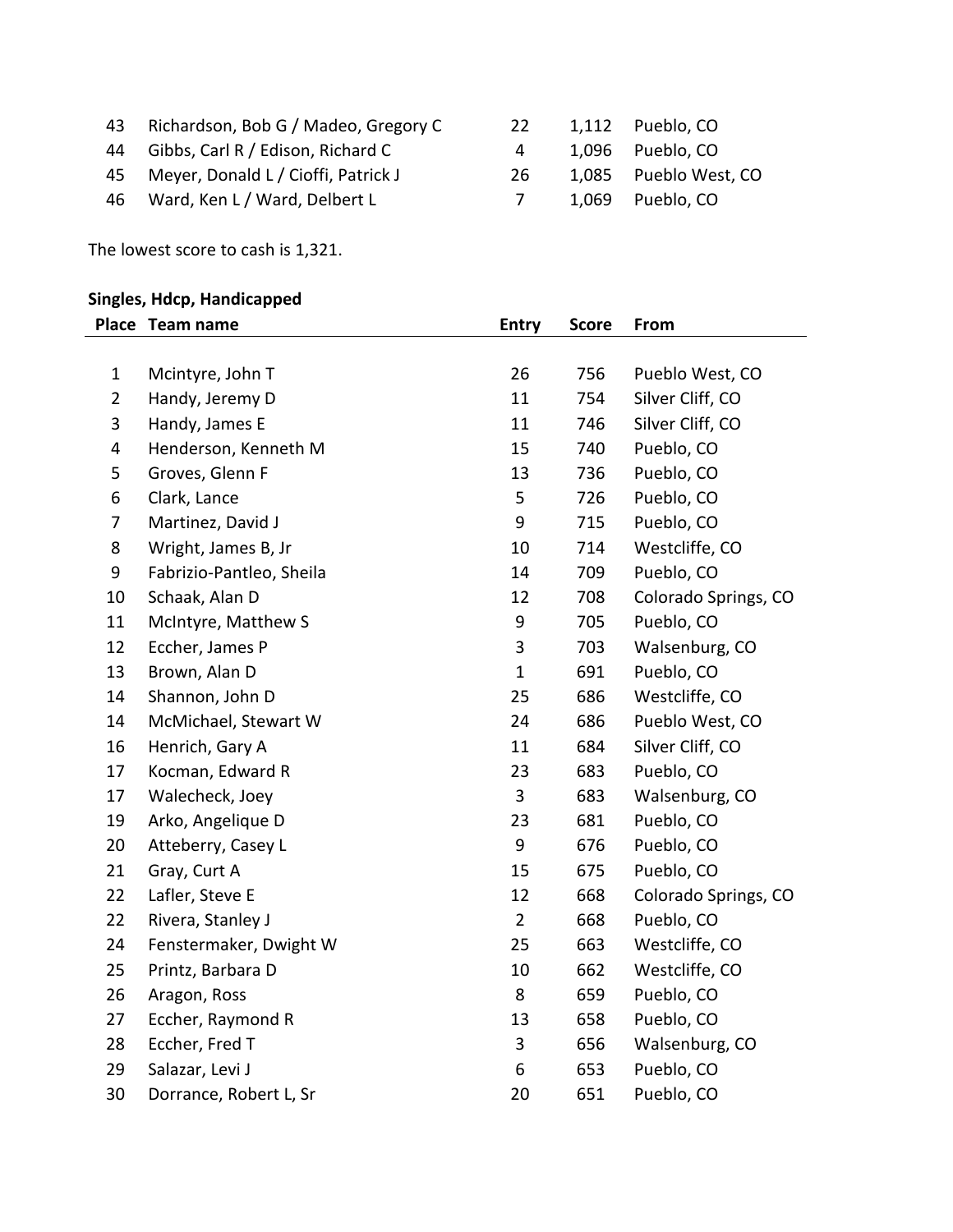| 31 | Zupancic, Ray L       | 13             | 650 | Pueblo, CO       |
|----|-----------------------|----------------|-----|------------------|
| 31 | Meyer, Donald L       | 26             | 650 | Pueblo West, CO  |
| 33 | Gerstmeyer, Daniel R  | $\mathbf{1}$   | 642 | Pueblo, CO       |
| 34 | Jackson, O.T.         | 4              | 641 | Pueblo, CO       |
| 35 | Ward, Kimberly K      | 7              | 639 | Pueblo, CO       |
| 36 | Quintana, Lloyd L     | 20             | 635 | Pueblo, CO       |
| 37 | Thompson, Stuart W    | 5              | 632 | Pueblo, CO       |
| 38 | Amato, Colette D      | 24             | 629 | Pueblo West, CO  |
| 39 | Tekavec, Leonard      | 4              | 628 | Pueblo, CO       |
| 40 | Payne, Daryl C        | $\overline{2}$ | 627 | Pueblo, CO       |
| 40 | Marinucci, Anthony    | 5              | 627 | Pueblo, CO       |
| 42 | Meyer, Loree          | $\overline{2}$ | 624 | Pueblo, CO       |
| 42 | Lowe, Larry F         | 25             | 624 | Westcliffe, CO   |
| 44 | Rivera, Derek J       | $\overline{2}$ | 623 | Pueblo, CO       |
| 45 | Carter, Wayne L       | 16             | 622 | Pueblo, CO       |
| 46 | Edison, Richard C     | 4              | 621 | Pueblo, CO       |
| 47 | Ward, Karen K         | 7              | 619 | Pueblo, CO       |
| 48 | Sanchez, Troy L       | 5              | 618 | Pueblo, CO       |
| 49 | Archuleta, Jim        | 26             | 616 | Pueblo West, CO  |
| 50 | Longrear, Wayne       | 20             | 615 | Pueblo, CO       |
| 51 | Richardson, Wally E   | 21             | 614 | Pueblo, CO       |
| 52 | Croasdell, Michelle L | 23             | 612 | Pueblo, CO       |
| 53 | Kaiser, August H      | 22             | 608 | Pueblo, CO       |
| 53 | Gonzalez, Isaac       | 21             | 608 | Pueblo, CO       |
| 55 | Carter, Dale E        | 19             | 607 | Pueblo, CO       |
| 56 | Richardson, Bob G     | 22             | 606 | Pueblo, CO       |
| 57 | Pearl, Jerry          | 11             | 605 | Silver Cliff, CO |
| 58 | Fraterelli, Dallas M  | 16             | 604 | Pueblo, CO       |
| 59 | Lee, Betty            | 10             | 603 | Westcliffe, CO   |
| 60 | Quintana, Janice A    | 24             | 601 | Pueblo West, CO  |
| 61 | Urenda, Jane          | 15             | 600 | Pueblo, CO       |
| 61 | Salbato, Jason R      | 23             | 600 | Pueblo, CO       |
| 61 | Miller, James I       | 1              | 600 | Pueblo, CO       |
| 64 | Nezvensky, Lorraine M | 9              | 599 | Pueblo, CO       |
| 65 | Martinez, Greg M      | 21             | 597 | Pueblo, CO       |
| 66 | Summer, Cindy L       | 15             | 596 | Pueblo, CO       |
| 67 | Rosenberger, Denny R  | 25             | 595 | Westcliffe, CO   |
| 68 | Burrer, Michael J     | 19             | 592 | Pueblo, CO       |
| 68 | Fresquez, Ernie M     | 20             | 592 | Pueblo, CO       |
| 70 | Gibbs, Carl R         | 4              | 591 | Pueblo, CO       |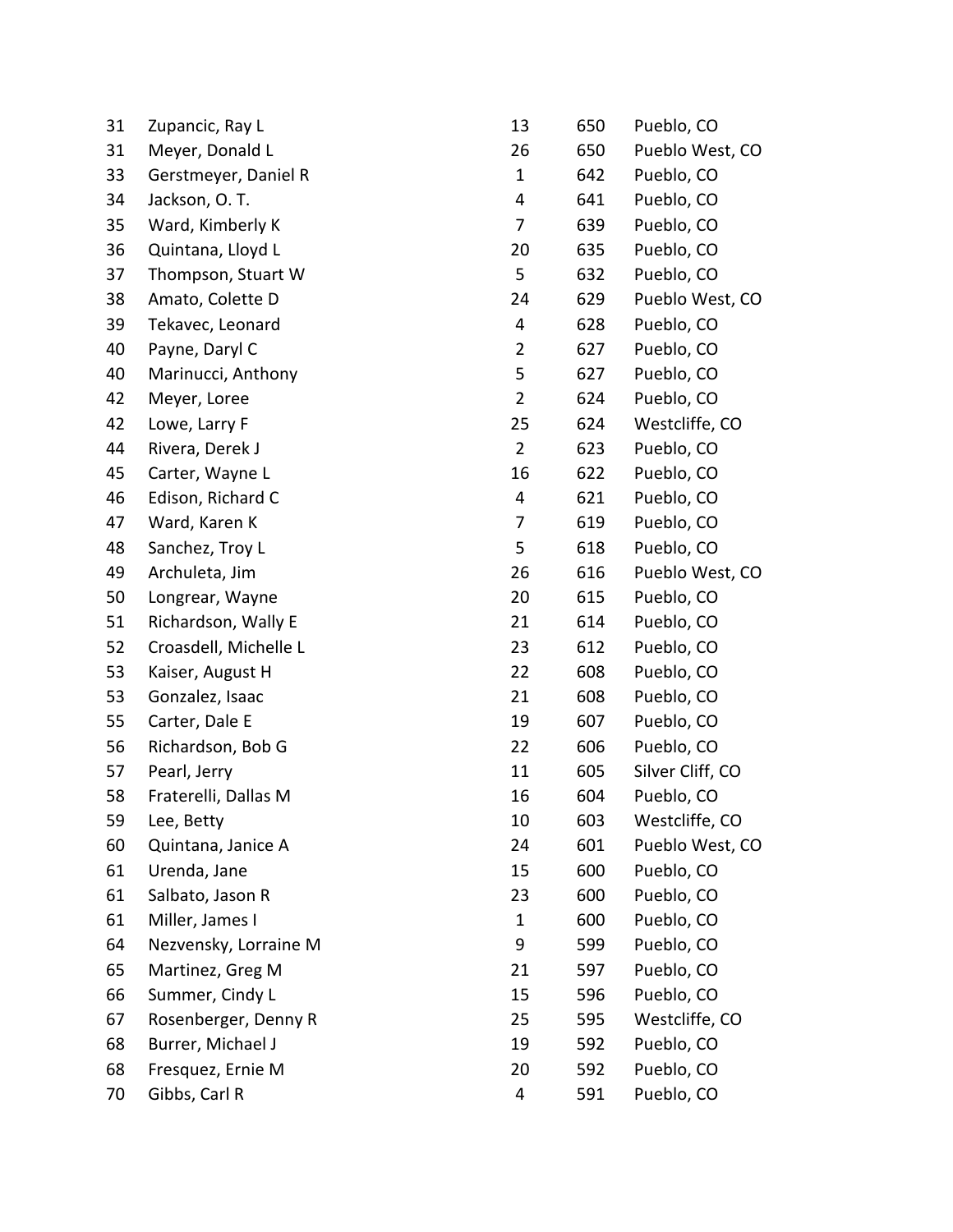| 70 | Madeo, Gregory C     | 22           | 591 | Pueblo, CO           |
|----|----------------------|--------------|-----|----------------------|
| 72 | Hazelton, Andrew D   | 12           | 590 | Colorado Springs, CO |
| 72 | Swearingen, Tracy L  | 13           | 590 | Pueblo, CO           |
| 74 | Kuhn, Steve          | 15           | 588 | Pueblo, CO           |
| 75 | Ayalla, Paul T       | $\mathbf{1}$ | 585 | Pueblo, CO           |
| 76 | Urenda, Sean P       | 15           | 579 | Pueblo, CO           |
| 77 | Wiley, Ronnie        | 6            | 568 | Pueblo, CO           |
| 77 | Jones, Rick A        | 16           | 568 | Pueblo, CO           |
| 79 | Eaklor, David O      | 8            | 560 | Pueblo, CO           |
| 80 | Ward, Ken L          | 7            | 556 | Pueblo, CO           |
| 80 | Eccher, Ronald R     | 3            | 556 | Walsenburg, CO       |
| 82 | Garcia, Cody R       | 16           | 555 | Pueblo, CO           |
| 83 | Adams, Robert H      | 6            | 553 | Pueblo, CO           |
| 84 | Cioffi, Patrick J    | 26           | 550 | Pueblo West, CO      |
| 85 | Walden, Danielle     | 24           | 547 | Pueblo West, CO      |
| 86 | Schaak, Alfred T, Jr | 12           | 540 | Colorado Springs, CO |
| 87 | Pantleo, Phil        | 14           | 506 | Pueblo, CO           |
| 88 | Espinoza, Justin W   | 21           | 486 | Pueblo, CO           |
| 89 | Printz, Jay D        | 10           | 483 | Westcliffe, CO       |
| 90 | Ward, Delbert L      | 7            | 477 | Pueblo, CO           |
|    |                      |              |     |                      |

The lowest score to cash is 705.

# **All-Events, Hdcp, Handicapped**

|              | Place Team name     | <b>Entry</b>   | <b>Score</b> | From                 |
|--------------|---------------------|----------------|--------------|----------------------|
|              |                     |                |              |                      |
| $\mathbf{1}$ | McIntyre, Matthew S | 9              | 2,095        | Pueblo, CO           |
| 2            | Brown, Alan D       | $\mathbf{1}$   | 2,066        | Pueblo, CO           |
| 3            | Clark, Lance        | 5              | 2,050        | Pueblo, CO           |
| 4            | Payne, Daryl C      | $\overline{2}$ | 2,045        | Pueblo, CO           |
| 5            | Atteberry, Casey L  | 9              | 2,036        | Pueblo, CO           |
| 6            | Schaak, Alan D      | 12             | 2,026        | Colorado Springs, CO |
| 7            | Lowe, Larry F       | 25             | 2,024        | Westcliffe, CO       |
| 8            | Eccher, James P     | 3              | 2,022        | Walsenburg, CO       |
| 9            | Shannon, John D     | 25             | 2,006        | Westcliffe, CO       |
| 10           | Henrich, Gary A     | 11             | 2,001        | Silver Cliff, CO     |
| 11           | Printz, Barbara D   | 10             | 1,989        | Westcliffe, CO       |
| 12           | Handy, Jeremy D     | 11             | 1,986        | Silver Cliff, CO     |
| 13           | Martinez, David J   | 9              | 1,974        | Pueblo, CO           |
| 14           | Handy, James E      | 11             | 1,961        | Silver Cliff, CO     |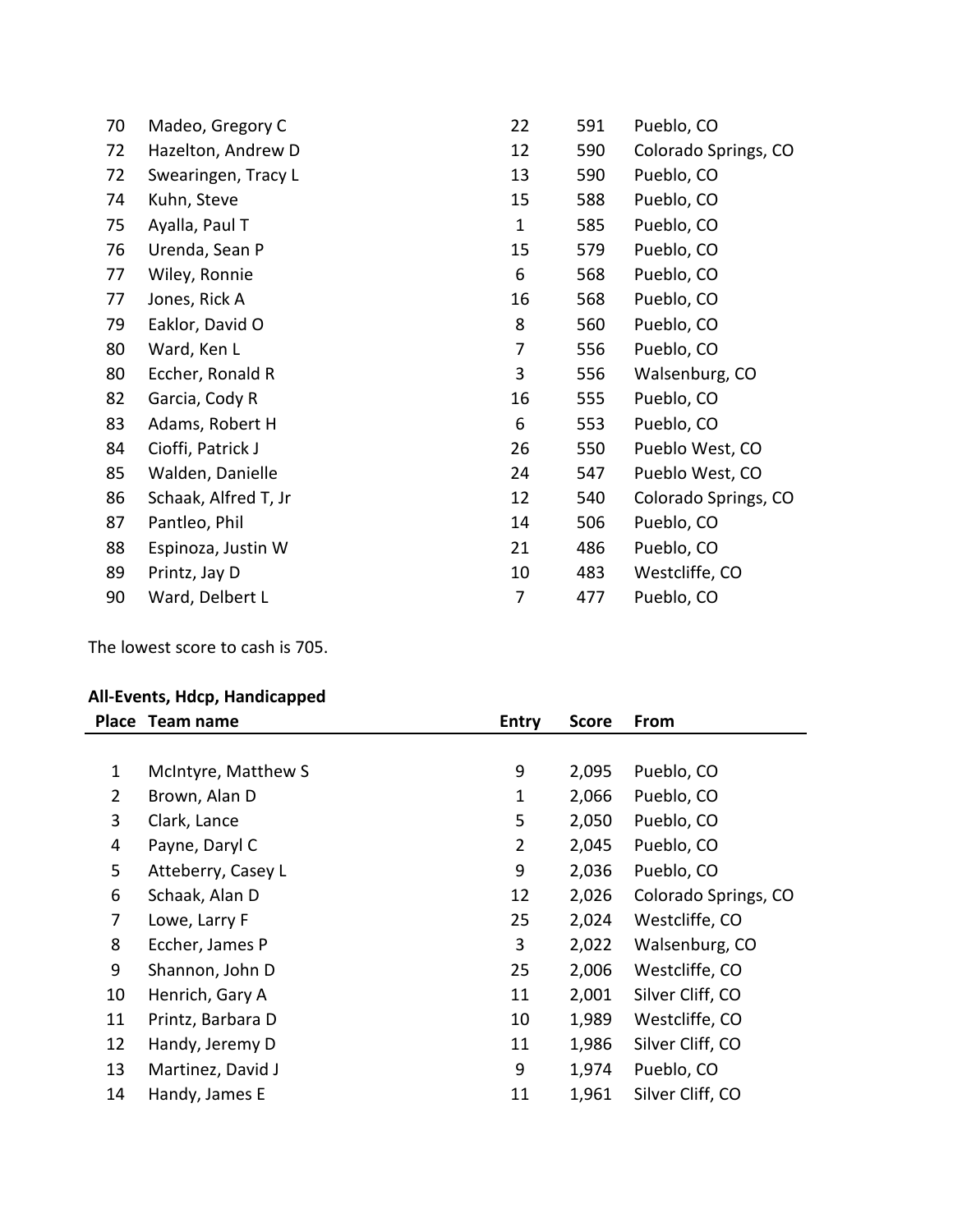| 15 | Wright, James B, Jr      | 10             | 1,960 | Westcliffe, CO       |
|----|--------------------------|----------------|-------|----------------------|
| 15 | Rosenberger, Denny R     | 25             | 1,960 | Westcliffe, CO       |
| 17 | Henderson, Kenneth M     | 15             | 1,952 | Pueblo, CO           |
| 18 | Fenstermaker, Dwight W   | 25             | 1,943 | Westcliffe, CO       |
| 19 | Thompson, Stuart W       | 5              | 1,942 | Pueblo, CO           |
| 20 | Groves, Glenn F          | 13             | 1,941 | Pueblo, CO           |
| 21 | Walecheck, Joey          | 3              | 1,938 | Walsenburg, CO       |
| 22 | Fabrizio-Pantleo, Sheila | 14             | 1,935 | Pueblo, CO           |
| 23 | Gray, Curt A             | 15             | 1,932 | Pueblo, CO           |
| 24 | Fraterelli, Dallas M     | 16             | 1,931 | Pueblo, CO           |
| 25 | Quintana, Lloyd L        | 20             | 1,926 | Pueblo, CO           |
| 25 | Rivera, Stanley J        | $\overline{2}$ | 1,926 | Pueblo, CO           |
| 27 | Pearl, Jerry             | 11             | 1,922 | Silver Cliff, CO     |
| 28 | Marinucci, Anthony       | 5              | 1,921 | Pueblo, CO           |
| 29 | Lafler, Steve E          | 12             | 1,916 | Colorado Springs, CO |
| 30 | Mcintyre, John T         | 26             | 1,915 | Pueblo West, CO      |
| 31 | McMichael, Stewart W     | 24             | 1,909 | Pueblo West, CO      |
| 32 | Arko, Angelique D        | 23             | 1,908 | Pueblo, CO           |
| 33 | Kocman, Edward R         | 23             | 1,901 | Pueblo, CO           |
| 34 | Longrear, Wayne          | 20             | 1,898 | Pueblo, CO           |
| 35 | Zupancic, Ray L          | 13             | 1,895 | Pueblo, CO           |
| 36 | Amato, Colette D         | 24             | 1,894 | Pueblo West, CO      |
| 37 | Miller, James I          | $\mathbf{1}$   | 1,883 | Pueblo, CO           |
| 38 | Burrer, Michael J        | 19             | 1,879 | Pueblo, CO           |
| 39 | Gonzalez, Isaac          | 21             | 1,873 | Pueblo, CO           |
| 40 | Hazelton, Andrew D       | 12             | 1,868 | Colorado Springs, CO |
| 41 | Meyer, Loree             | $\overline{2}$ | 1,855 | Pueblo, CO           |
| 42 | Meyer, Donald L          | 26             | 1,847 | Pueblo West, CO      |
| 43 | Rivera, Derek J          | $\overline{2}$ | 1,845 | Pueblo, CO           |
| 43 | Richardson, Wally E      | 21             | 1,845 | Pueblo, CO           |
| 45 | Croasdell, Michelle L    | 23             | 1,842 | Pueblo, CO           |
| 46 | Eccher, Raymond R        | 13             | 1,841 | Pueblo, CO           |
| 47 | Martinez, Greg M         | 21             | 1,834 | Pueblo, CO           |
| 48 | Ayalla, Paul T           | $\mathbf{1}$   | 1,832 | Pueblo, CO           |
| 48 | Dorrance, Robert L, Sr   | 20             | 1,832 | Pueblo, CO           |
| 50 | Carter, Dale E           | 19             | 1,823 | Pueblo, CO           |
| 51 | Eccher, Ronald R         | 3              | 1,821 | Walsenburg, CO       |
| 52 | Summer, Cindy L          | 15             | 1,815 | Pueblo, CO           |
| 53 | Jackson, O.T.            | 4              | 1,813 | Pueblo, CO           |
| 54 | Gerstmeyer, Daniel R     | 1              | 1,807 | Pueblo, CO           |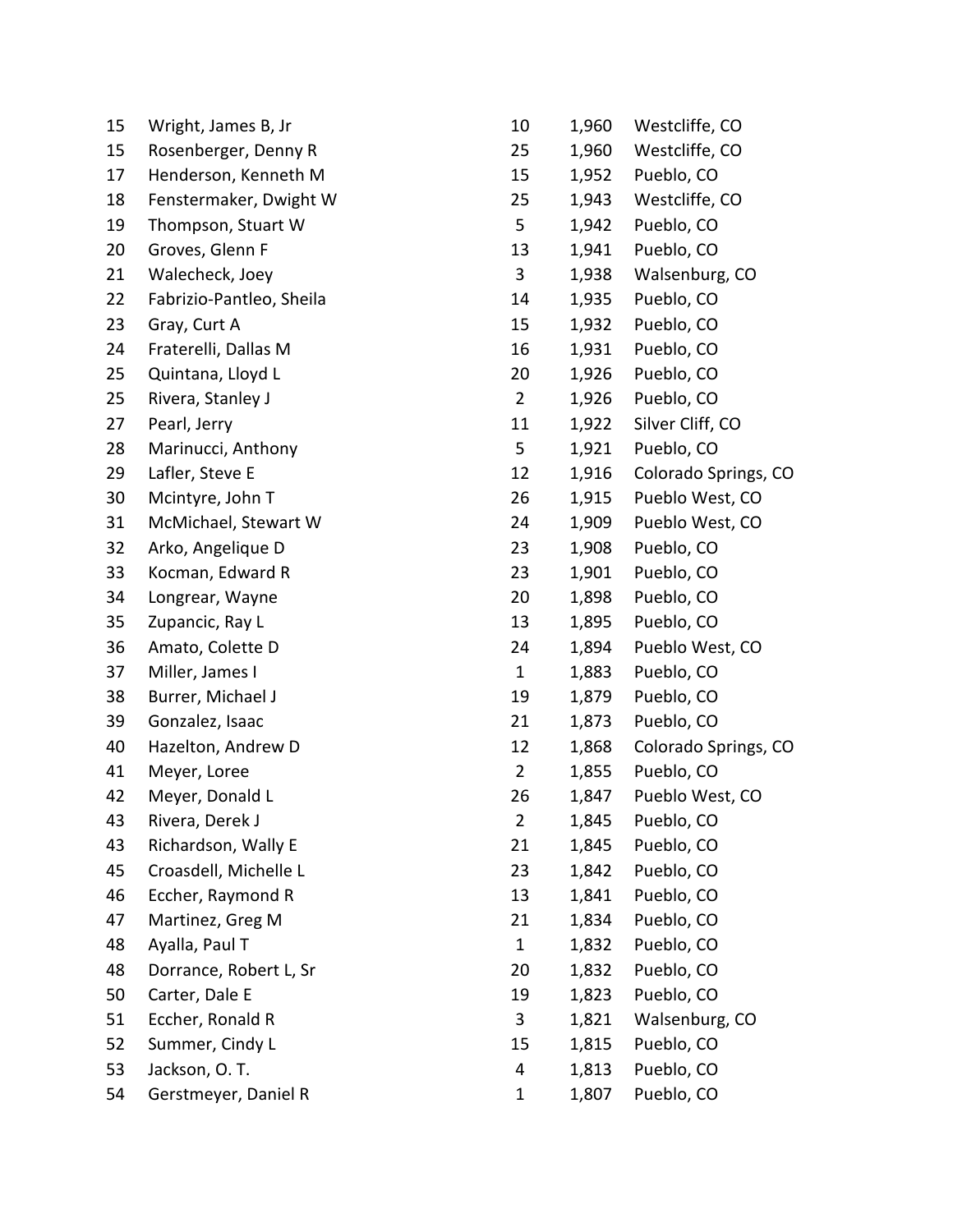| 55 | Carter, Wayne L       | 16                      | 1,806 | Pueblo, CO           |
|----|-----------------------|-------------------------|-------|----------------------|
| 55 | Eccher, Fred T        | 3                       | 1,806 | Walsenburg, CO       |
| 57 | Lee, Betty            | 10                      | 1,805 | Westcliffe, CO       |
| 58 | Walden, Danielle      | 24                      | 1,796 | Pueblo West, CO      |
| 59 | Urenda, Jane          | 15                      | 1,793 | Pueblo, CO           |
| 60 | Urenda, Sean P        | 15                      | 1,790 | Pueblo, CO           |
| 61 | Fresquez, Ernie M     | 20                      | 1,789 | Pueblo, CO           |
| 62 | Schaak, Alfred T, Jr  | 12                      | 1,788 | Colorado Springs, CO |
| 63 | Edison, Richard C     | 4                       | 1,785 | Pueblo, CO           |
| 64 | Tekavec, Leonard      | 4                       | 1,780 | Pueblo, CO           |
| 65 | Ward, Kimberly K      | 7                       | 1,770 | Pueblo, CO           |
| 66 | Swearingen, Tracy L   | 13                      | 1,751 | Pueblo, CO           |
| 66 | Richardson, Bob G     | 22                      | 1,751 | Pueblo, CO           |
| 68 | Gibbs, Carl R         | $\overline{\mathbf{4}}$ | 1,750 | Pueblo, CO           |
| 69 | Sanchez, Troy L       | 5                       | 1,749 | Pueblo, CO           |
| 70 | Nezvensky, Lorraine M | 9                       | 1,746 | Pueblo, CO           |
| 71 | Pantleo, Phil         | 14                      | 1,722 | Pueblo, CO           |
| 72 | Espinoza, Justin W    | 21                      | 1,711 | Pueblo, CO           |
| 73 | Archuleta, Jim        | 26                      | 1,700 | Pueblo West, CO      |
| 74 | Jones, Rick A         | 16                      | 1,697 | Pueblo, CO           |
| 75 | Kuhn, Steve           | 15                      | 1,694 | Pueblo, CO           |
| 76 | Madeo, Gregory C      | 22                      | 1,693 | Pueblo, CO           |
| 77 | Ward, Delbert L       | 7                       | 1,684 | Pueblo, CO           |
| 78 | Salbato, Jason R      | 23                      | 1,621 | Pueblo, CO           |
| 79 | Cioffi, Patrick J     | 26                      | 1,603 | Pueblo West, CO      |
| 80 | Garcia, Cody R        | 16                      | 1,569 | Pueblo, CO           |
| 81 | Ward, Ken L           | 7                       | 1,538 | Pueblo, CO           |
| 82 | Ward, Karen K         | 7                       | 1,276 | Pueblo, CO           |
| 83 | Quintana, Janice A    | 24                      | 1,190 | Pueblo West, CO      |
| 84 | Snyder, James R       | 22                      | 1,115 | Pueblo, CO           |
| 85 | Printz, Jay D         | 10                      | 1,054 | Westcliffe, CO       |

The lowest score to cash is 1,989.

# **All-Events, Scratch, Scratch**

|   | Place Team name      | Entry | Score From |                  |
|---|----------------------|-------|------------|------------------|
|   |                      |       |            |                  |
|   | McIntyre, Matthew S  | 9     |            | 2,002 Pueblo, CO |
|   | Groves, Glenn F      | 13    |            | 1,941 Pueblo, CO |
| 3 | Fraterelli, Dallas M | 16    |            | 1,895 Pueblo, CO |